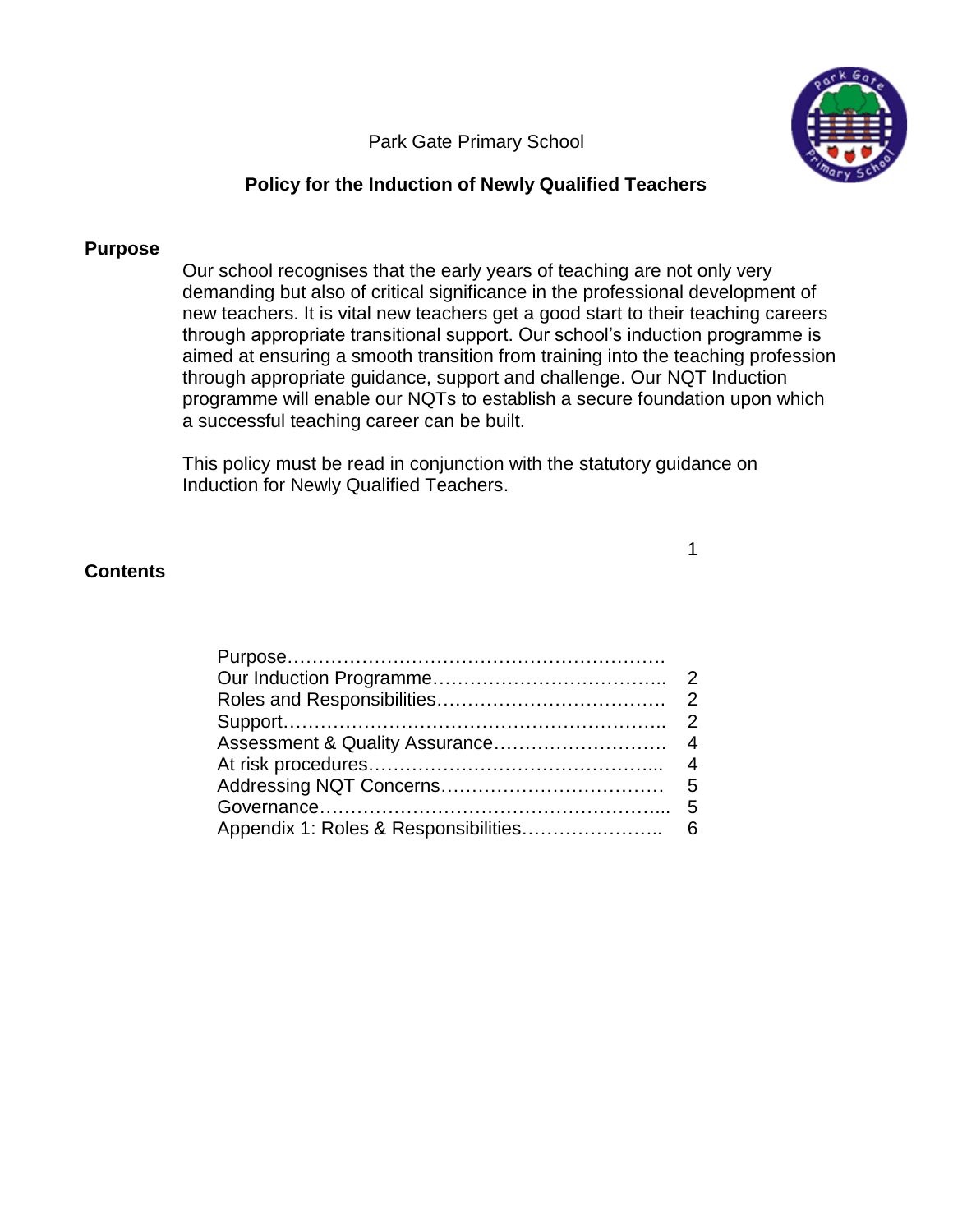### **Our Induction Programme**

Our school's NQT induction programme has been designed to meet statutory requirements and make a significant contribution to both the professional and personal development of NQTs, providing support which should enable them to develop competence in the Teachers' Standards and make a valuable contribution to our school. Specifically, we will:

- Register with an Appropriate Body in a timely manner and will work with them to provide high quality support to our NQTs.
- provide support to meet the generic needs of all NQTs and the specific needs of individual NQTs
- provide individualised support through high quality mentoring and coaching
- provide NQTs with examples of good classroom practice
- help NQTs form productive relationships with all members of the school community and stakeholders
- support NQTs to become reflective practitioners
- provide opportunities to recognise and celebrate success
- act quickly to help NQTs address any areas of concern
- provide a foundation for longer-term professional development
- ensure a smooth transition from teacher training, to help NQTs meet all the Teachers' Standards.

All staff will be kept informed of the school's NQT Induction Policy and encouraged to participate, wherever possible, in its implementation and development. This policy reflects a structured whole school approach to teacher induction and recognises that the quality and commitment of the people who supervise the induction is a crucial factor in its continued success.

- **Roles and Responsibilities** The school carries out its responsibilities in line with the **Statutory** [Guidance.](https://www.gov.uk/government/publications/induction-for-newly-qualified-teachers-nqts) See Appendix 1 for an overview of roles and responsibilities.
- **Support** Our induction programme ensures that new teachers are provided with the support and monitoring to help them fulfil their professional duties and meet the requirements for satisfactory completion of Induction. It builds on their knowledge, skills and achievements in relation to the Teachers' Standards as achieved during training.

The NQT Handbook will be provided to the NQT at the start of induction. Headteachers and Tutors will have read their version of the NQT Handbook (both available on NQT Manager).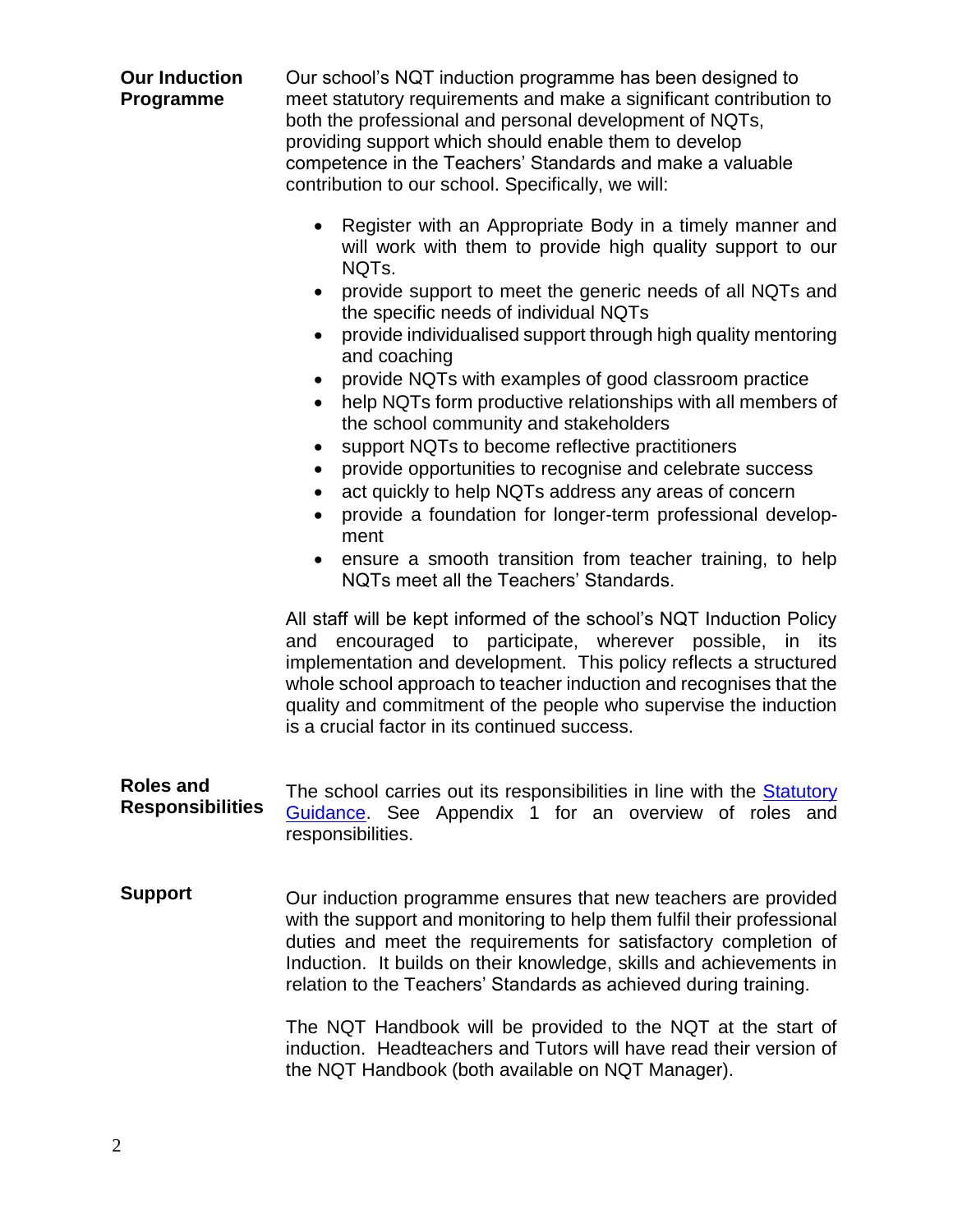The key aspects of the Induction programme for NQTs at our school are as follows.

- Access to a high quality and personalised induction programme.
- At an early stage, time with the NQT's Induction Tutor to discuss developments needed and how they will be assisted in making these.
- Help and guidance from an Induction tutor who holds qualified teacher status, is adequately prepared for the role and will coordinate the induction programme.
- Regular meetings with a mentor and, as needed, meetings with subject coordinators, SENCo etc.
- A programme of observations of experienced colleagues' teaching.
- A reduction of 10% of the average teacher's workload (in addition to PPA time). This NQT time is used for participating in the school's Induction programme, other professional development activities and meetings with the mentor.
- Regular observation of NQT's teaching by experienced colleagues (at least once every half term).
- Prompt written as well as oral feedback on teaching observed, with targets and feedback/advice provided.
- Confronting of any areas of practice or behaviour that may prevent the NQT meeting the Teachers' Standards in a timely, honest and professional manner.
- Opportunities for further professional development based on agreed targets and identified needs.
- Detailed success criteria for any areas identified as making an NQT at risk of not meeting the Teachers' Standards.
- In addition to the above, NQTs are encouraged to develop and access professional networks to support them, including those available via their professional association.

The assessment of NQTs will be rigorous and objective.

**Assessment & Quality Assurance**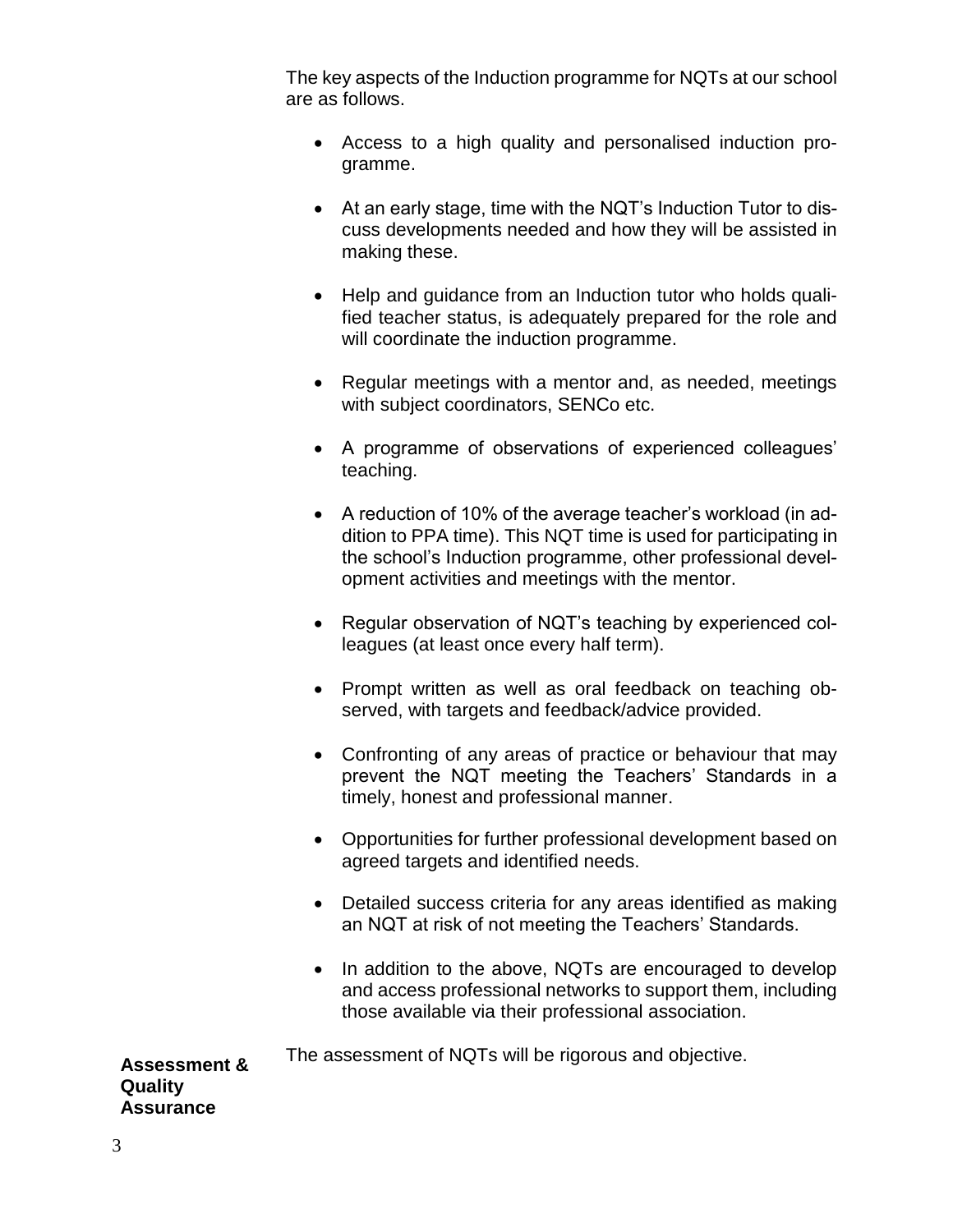- The criteria used for formal assessments will be shared and agreed in advance.
- Both formative assessment (e.g. lesson observation and target setting) and summative assessment (termly Induction reports) will be used.
- Assessment will draw on views from all staff who have a part in the NQTs' development in order to gain a reliable overall view.
- Assessment will draw on evidence from planning, pupils' work and the progress they make, relationships with staff, pupils and parents, as well as formal observations of teaching.
- The Induction Co-ordinator will ensure that assessment procedures are consistently applied and validated by the headteacher.
- Copies of any records will be passed to the NQT concerned.
- **•** Termly reports will give details of:
	- o areas of strength
	- o areas requiring development
	- o evidence used to inform judgement
	- o targets for coming term
	- o support to be provided by the school

If any NQT encounters difficulties with meeting the Teachers' Standards, the following procedures will be put into place:

**At risk procedures**

- The Tutor will use the 'Unsatisfactory Progress or Concerns' guidance to structure the support available to the NQT, put in place a formal Action Plan and to formally write to the NQT to outline the concerns when appropriate.
- An expectation is established that the support provided will enable any weaknesses to be addressed.
- A record of the exact nature of the problem and advice given on how to address this and the support to be provided.
- Agreed, attainable targets for action within an agreed timescale, with specific and practical steps outlined for securing an improvement in practice.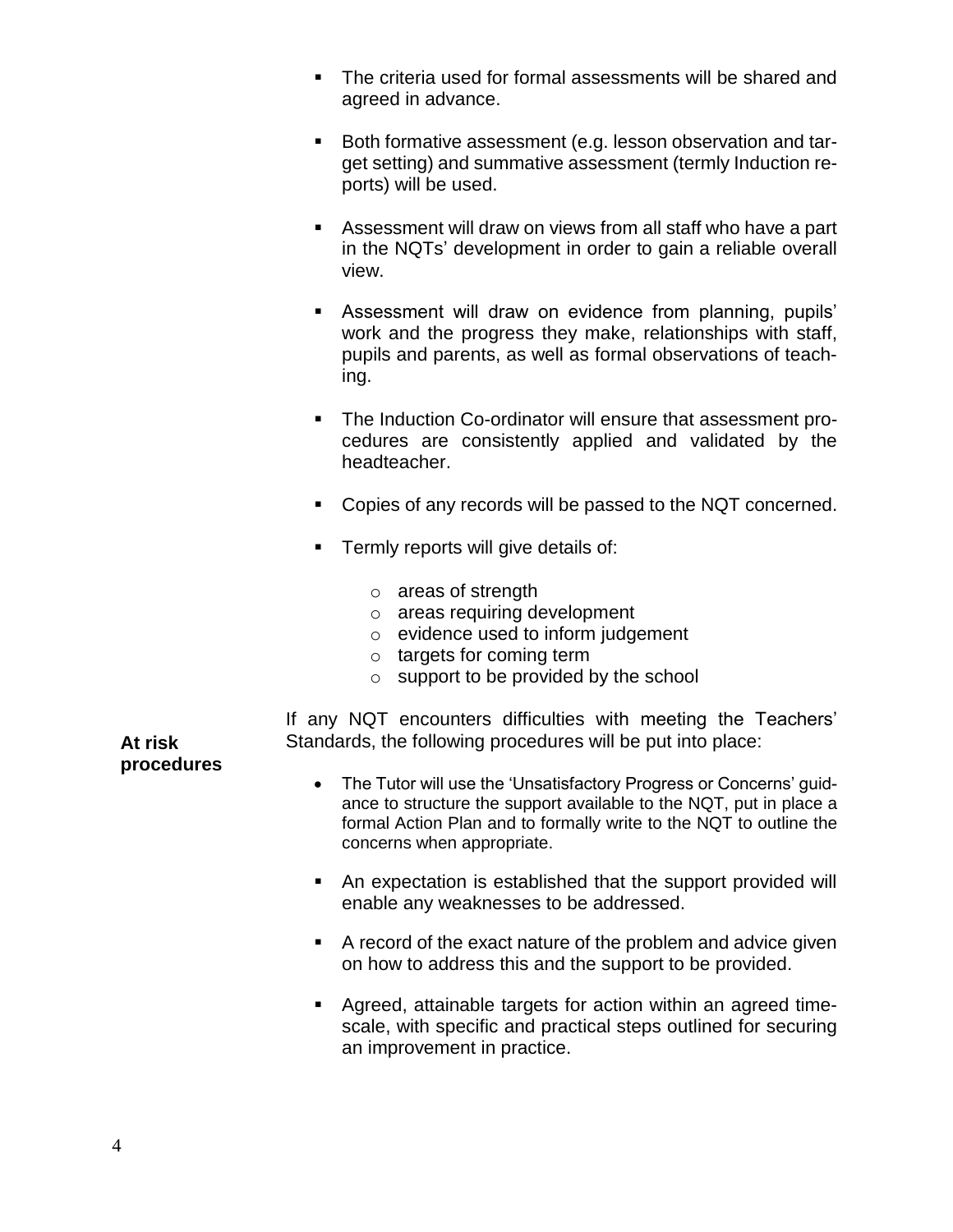- Experienced colleagues will model aspects of good practice so that the NQT can focus attention on particular areas of teaching through observation.
- Early warning of the risk of failure to meet one or more of the Teachers' Standards will be given to the NQT. The Hampshire County Council NQT contact will be informed as soon as it becomes clear an NQT is at risk of not meeting one or more of the Teachers' Standards.

#### **Addressing NQT Concerns**

If an NQT has any concerns about the induction, mentoring and support programme, these should be raised within the school (Tutor, Co-ordinator or Headteacher) in the first instance. Where the school does not resolve them the NQT should raise concerns with the Hampshire County Council contact.

NQTs are also encouraged to contact their Professional Association for advice and support where any concerns about progress have been raised, or where they have any concerns about the support provided by the school.

## **Governance**

## **Hampshire & Isle of Wight Appropriate Body contact details:**

NQT Induction Co-ordinator: Lisa Hollier NQT Administrator: Dinah Weberstadt Phone: 02380 383530 Email: ngt.info@hants.gov.uk NQT Manager: <https://hants.nqtmanager.com/Login.aspx>

Approved by FGB: 26<sup>th</sup> Jan 2021 Next Review: January 2022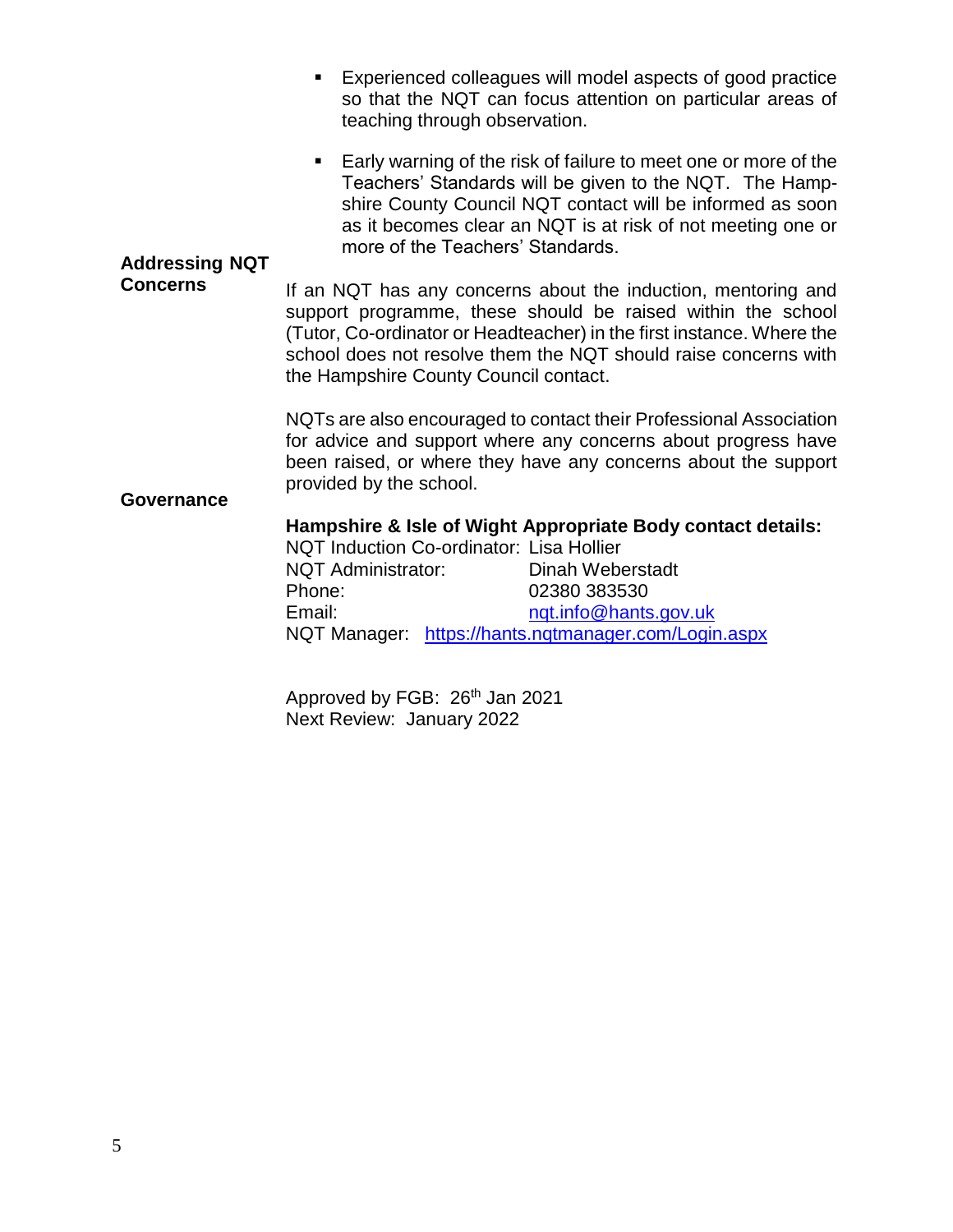# **Appendix 1: Roles and responsibilities**

Statutory roles and responsibilities are set out in the Statutory Guidance. The following provides further context and highlights key points but does not replace the provisions in the Statutory Guidance.

| Headteacher               | The Headteacher has a significant and leading role in the process of<br>inducting new colleagues to the profession. Although responsibility for the<br>implementation of the Induction programme may have been delegated to<br>the school's Induction Co-ordinator, the Headteacher retains overall                                                                                                      |
|---------------------------|----------------------------------------------------------------------------------------------------------------------------------------------------------------------------------------------------------------------------------------------------------------------------------------------------------------------------------------------------------------------------------------------------------|
|                           | responsibility for the monitoring, support and assessment of the NQT<br>during induction, in conjunction with the Appropriate Body.                                                                                                                                                                                                                                                                      |
|                           | Key functions include:<br>Ensuring the NQT is registered with an Appropriate Body before they<br>begin induction at their school.                                                                                                                                                                                                                                                                        |
|                           | Ensuring the NQT receives their entitlement to PPA and NQT CPD time,<br>and that their Tutor is appropriately trained and has sufficient time to carry<br>out their role effectively.                                                                                                                                                                                                                    |
|                           | Keeping the Governing Body aware and up to date about induction<br>arrangements and NQT progress.                                                                                                                                                                                                                                                                                                        |
|                           | Observing all NQTs at least once during their induction.<br>$\bullet$<br>As appropriate, formally meeting with and writing to NQTs causing<br>concern.                                                                                                                                                                                                                                                   |
|                           | Make a recommendation to the Appropriate Body on whether the NQT<br>$\bullet$<br>has met the requirements for satisfactory completion of the induction<br>period.                                                                                                                                                                                                                                        |
|                           | Participating in the Appropriate Body's quality assurance procedures,<br>including procedures for the review of NQTs not meeting the relevant<br>standards.                                                                                                                                                                                                                                              |
|                           | Retaining all relevant documentation, evidence and forms on file for 6<br>$\bullet$<br>years.                                                                                                                                                                                                                                                                                                            |
| Induction<br>Co-ordinator | Not all schools will have Induction Co-ordinators and so their duties may<br>be undertaken by the Headteacher or individual Tutors.                                                                                                                                                                                                                                                                      |
|                           | An Induction Co-ordinator is responsible for the implementation of the<br>overall induction programme in school. This includes ensuring that the<br>programme is of a high quality and meets the generic and individual needs<br>of NQTs. This also includes providing support to the Induction Tutors and<br>ensuring the quality and consistency amongst the evaluations carried out<br>by the Tutors. |
|                           | They will need to keep the Appropriate Body apprised as early as possible<br>of the progress of any NQTs who are struggling.                                                                                                                                                                                                                                                                             |
|                           |                                                                                                                                                                                                                                                                                                                                                                                                          |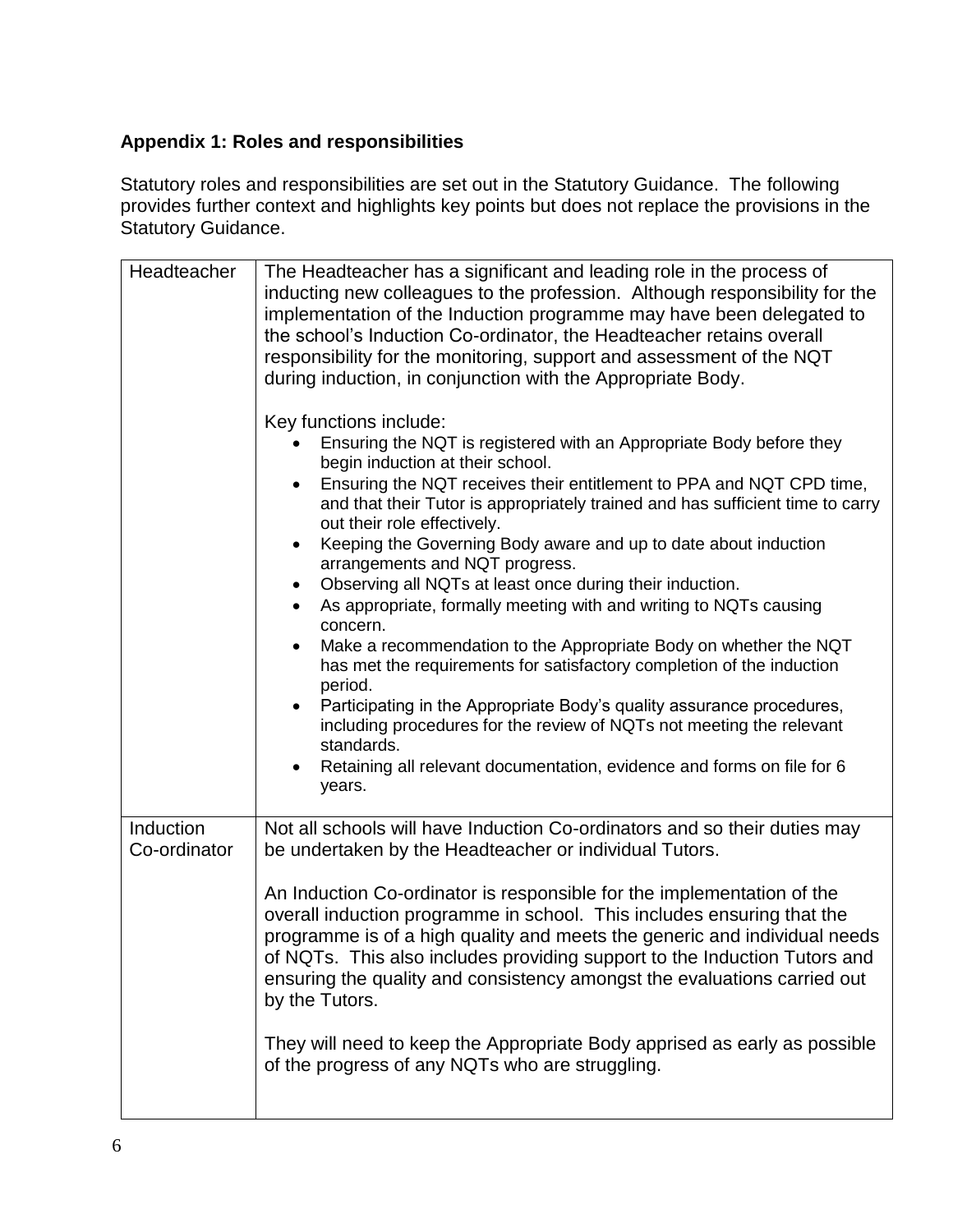| <b>NQT Tutors</b>            | The Induction Tutor is a statutory role and each NQT must be appointed a<br>Tutor. They must hold QTS and their role is to help the NQT through<br>induction, providing guidance and support. This may also include<br>coaching and mentoring, unless it has been agreed that the NQT will also<br>have a designated Mentor.                                                                                                                                                                                                                                                                                               |
|------------------------------|----------------------------------------------------------------------------------------------------------------------------------------------------------------------------------------------------------------------------------------------------------------------------------------------------------------------------------------------------------------------------------------------------------------------------------------------------------------------------------------------------------------------------------------------------------------------------------------------------------------------------|
|                              | Key functions include:<br>Meeting with the NQT regularly to review progress including discussions<br>around strengths, areas requiring development and how the school will<br>support the NQT to do this.<br>Carrying out formal half-termly review meetings.<br>Writing end-of-term assessments, co-ordinating input from relevant<br>colleagues.<br>Observing the NQT and providing feedback, and co-ordinating<br>observations carried out by others as appropriate.<br>Raising any concerns with the school's Induction Co-ordinator,<br>$\bullet$<br>Headteacher or the Appropriate Body at the earliest opportunity. |
| <b>NQTs</b>                  | The NQT should take a pro-active role in their induction to ensure they<br>make the most of this key time in their career. They should be strongly in-<br>volved in creating their Professional Development Plan and should raise<br>any queries or concerns with their Tutor in the first instance.                                                                                                                                                                                                                                                                                                                       |
| Appropriate<br><b>Bodies</b> | The Appropriate Body has the main quality assurance role within the induction<br>process. They should ensure that schools are aware of, and are capable of<br>meeting, their responsibilities during induction.                                                                                                                                                                                                                                                                                                                                                                                                            |
|                              | Hampshire County Council (HCC) Appropriate Body carries out moderations<br>to support its quality assurance processes. These are supportive visits, aimed<br>at reviewing the quality and consistency of induction in the schools visited,<br>identifying good practice and providing recommendations for improvements.                                                                                                                                                                                                                                                                                                    |
|                              | HCC Appropriate Body will provide advice and guidance to both the school<br>and NQT where there are concerns over the NQT's ability to satisfactorily<br>complete induction. This will include advising the NQT in regard to their op-<br>tions.                                                                                                                                                                                                                                                                                                                                                                           |
|                              | In the case of an NQT who has not met all the Teachers' Standards by the<br>end of their induction period, HCC Appropriate Body will hold a panel to re-<br>view the NQT's induction and make a decision on whether the NQT has<br>passed or failed induction, or whether an extension period should be granted,<br>should there be sufficient and appropriate grounds to do so.                                                                                                                                                                                                                                           |
|                              | HCC Appropriate Body will make returns to the Teaching Regulation Agency<br>of those NQTs who have started, completed, left school partway through in-<br>duction or where an extension has been granted.                                                                                                                                                                                                                                                                                                                                                                                                                  |
|                              | HCC Appropriate Body provide Tutor Training throughout the year and all new<br>Tutors, Headteachers and Induction Co-ordinators are strongly encouraged to                                                                                                                                                                                                                                                                                                                                                                                                                                                                 |